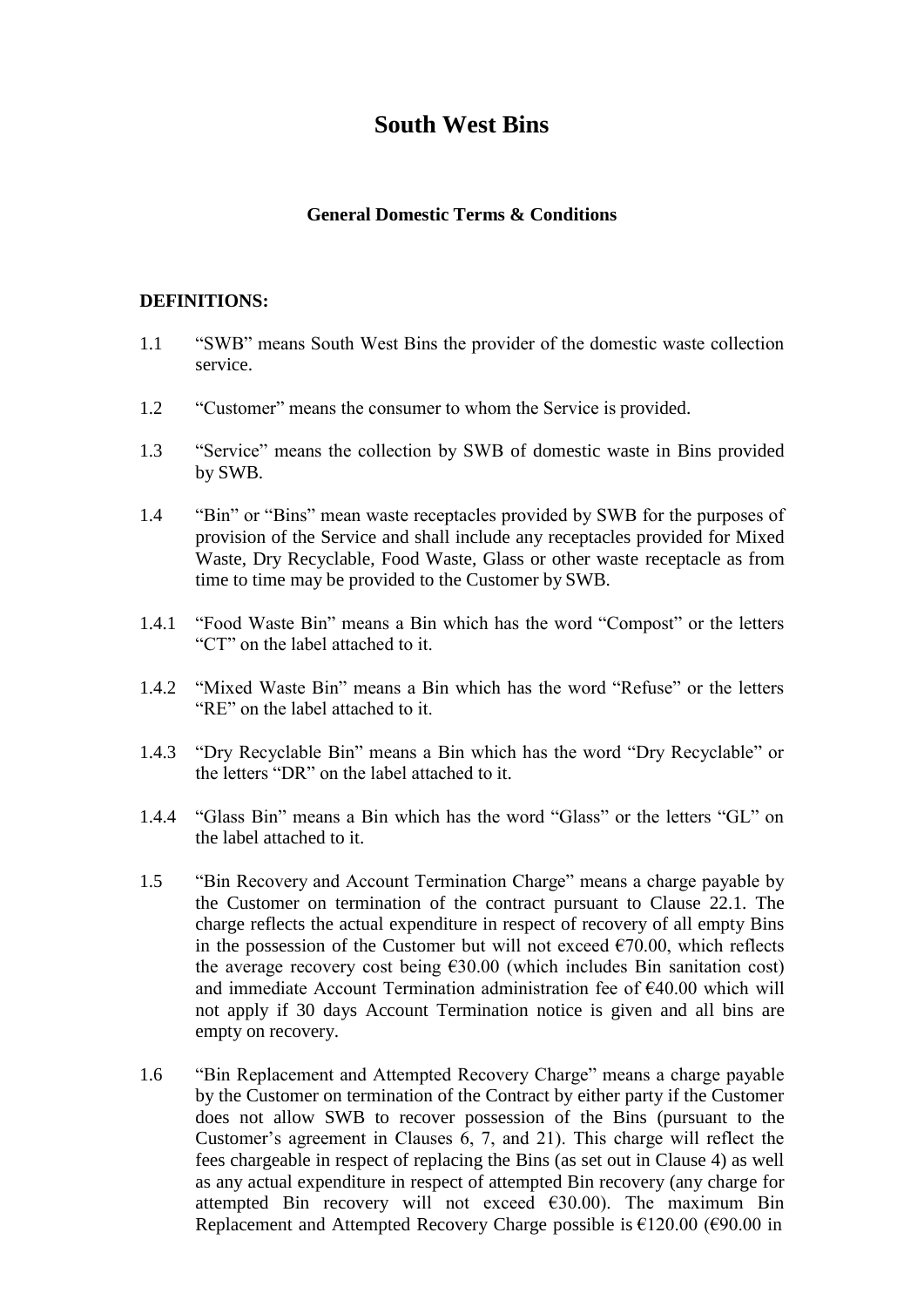respect of replacement of all three bins (*i.e.*  $\epsilon$ 30.00 each) and  $\epsilon$  30.00 in respect of attempted recovery).

- 1.7 "Bin Recovery Charge" means a charge payable by the Customer on termination of the contract in certain circumstances. The charge reflects the actual expenditure in respect of recovery of all empty Bins in the possession of the Customer but will not exceed  $\epsilon$ 30.00. An additional charge of  $\epsilon$ 40.00 will apply where any or all of the bins are full of waste.
- 1.8 "Credit Balance" means any sums pre-paid to SWB by the Customer, for a portion of the Service not yet provided by SWB. This includes:
	- (a) Any sum paid towards the Service in relation to Bins that have not yet been collected by SWB.
	- (b) If a charge is payable and has been paid in advance, or, if payable in installments, any sum or part of a sum paid that corresponds to payment in respect of a month that has not yet started.
- 1.9 "Payment" means any or all payments due to SWB by the Customer in respect of the Service.
- 1.10 "Out of Service Account" means an account that is unpaid and overdue by 7 working days or more.
- 1.11 "Skip Bag" is a bulk waste recovery bag provided by SWB.

# **BIN USAGE:**

- 2. The Customer accepts, acknowledges and agrees that only domestic waste will be accepted in the Mixed Waste Bins. No hot ashes or hazardous waste shall be placed in any of the Bins and SWB will not collect any items, which are not contained within the Bins provided. The Customer accepts and acknowledges that it will use the Bins at its own risk
- 3. The Customer shall ensure that the Bins are left outside on the footpath the night before the day of collection. Bins not left out on time will not be collected until the following scheduled service day. The Customer is responsible for the location of the bins and all consequences arising from such location in the event that they are damaged or cause loss or damage to a motor vehicle, person or otherwise. It is the responsibility of the Customer to take in the Bin immediately after the Bin has been emptied by SWB.
- 4. The Customer accepts, acknowledges and agrees that it will keep the Bins clean and in good substantial repair and condition. The Customer accepts, acknowledges and agrees that, if any Bin, provided by SWB, is lost, damaged or stolen, the Customer will be liable to pay to SWB a replacement fee of  $\epsilon$ 30.00 per Bin (The customer acknowledges that all Bins currently being collected by SWB are the property of SWB).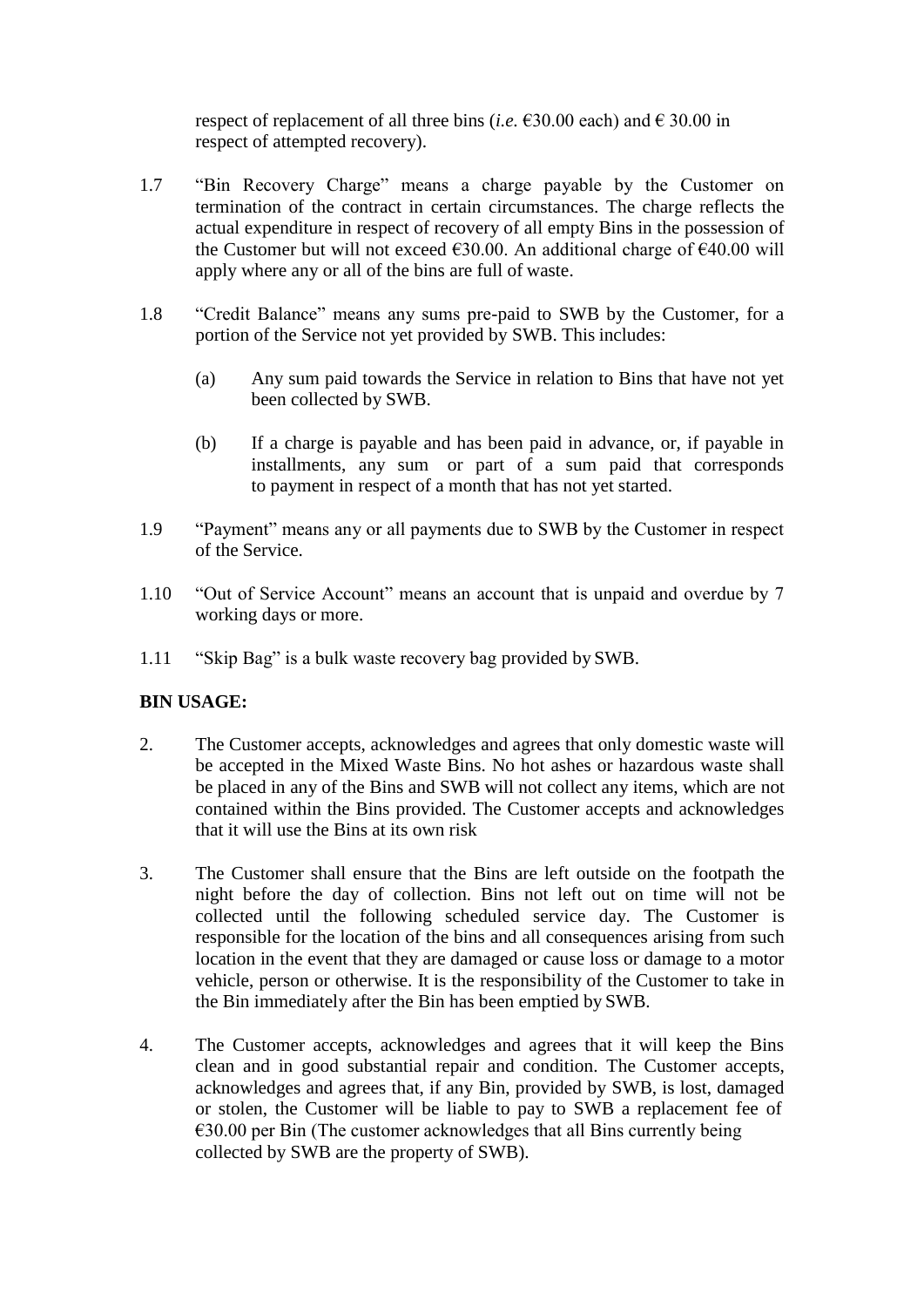- 5.1 Only material as described on our website or on the Bin as being Mixed Waste may be placed in the Mixed Waste Bin.
- 5.2 Only material as described on our website or on the Bin as being Food Waste may be placed in the Food Waste Bin.
- 5.3 Only material as described on our website or on the Bin as being Dry Recyclable may be placed in the Dry Recyclable Bin. Waste and/or black bags will not be accepted in any recycling bin. Such bins presented with waste may result in non-collection and/or incur an extra charge.
- 5.4 Only material as described on our website or on the Bin as being Glass may be placed in the Glass Bin.
- 5.5 The Bins are labeled by SWB and such labels correspond with the descriptions as detailed above. These labels are crucial to the operation of the Service and, as such, labels applied to the Bins by SWB should not be removed by the Customer or any third party and similarly no additional labels or stickers should be applied to the Bins by the Customer or any third party.

# **OWNERSHIP OF THE BINS AND ACCESS TO THE BINS:**

- 6. The Customer accepts, acknowledges and agrees that the Bins are, and shall remain, the property of SWB and hereby agrees to permit SWB to enter onto the premises on which the Bins are situate for the sole purpose of inspection and examination of the Bins and / or repairing or recovering possession of the Bins at such reasonable time as would facilitate such inspection, examination, repair or recovery. The permission to enter pursuant to Clause 6 shall only apply where notice has been served pursuant to clause 7 and the Customer does not avail of the opportunity to leave the bins outside the premises.
- 7. SWB will provide the Customer with reasonable notice, and in any event not less than 24 hours notice, of any such inspection, examination, repair or recovery of the Bins, informing the Customer of the time period within which such inspection, examination, repair or recovery shall take place, in order that the Customer may avail of the opportunity to leave the Bins outside the premises in the same way as they would for the purpose of Bin collection, in order to facilitate the process and avoid the necessity of permitting SWB to enter onto the premises on which the Bins are situated. On receipt of such notice the Customer will have the opportunity to reschedule should the appointed time not be suitable. Notice will be given by way of a text message and the Customer must provide SWB with a valid and in use mobile telephone number to which they agree these text notifications should be sent. Should such mobile number change then the Customer should notify SWB of the change.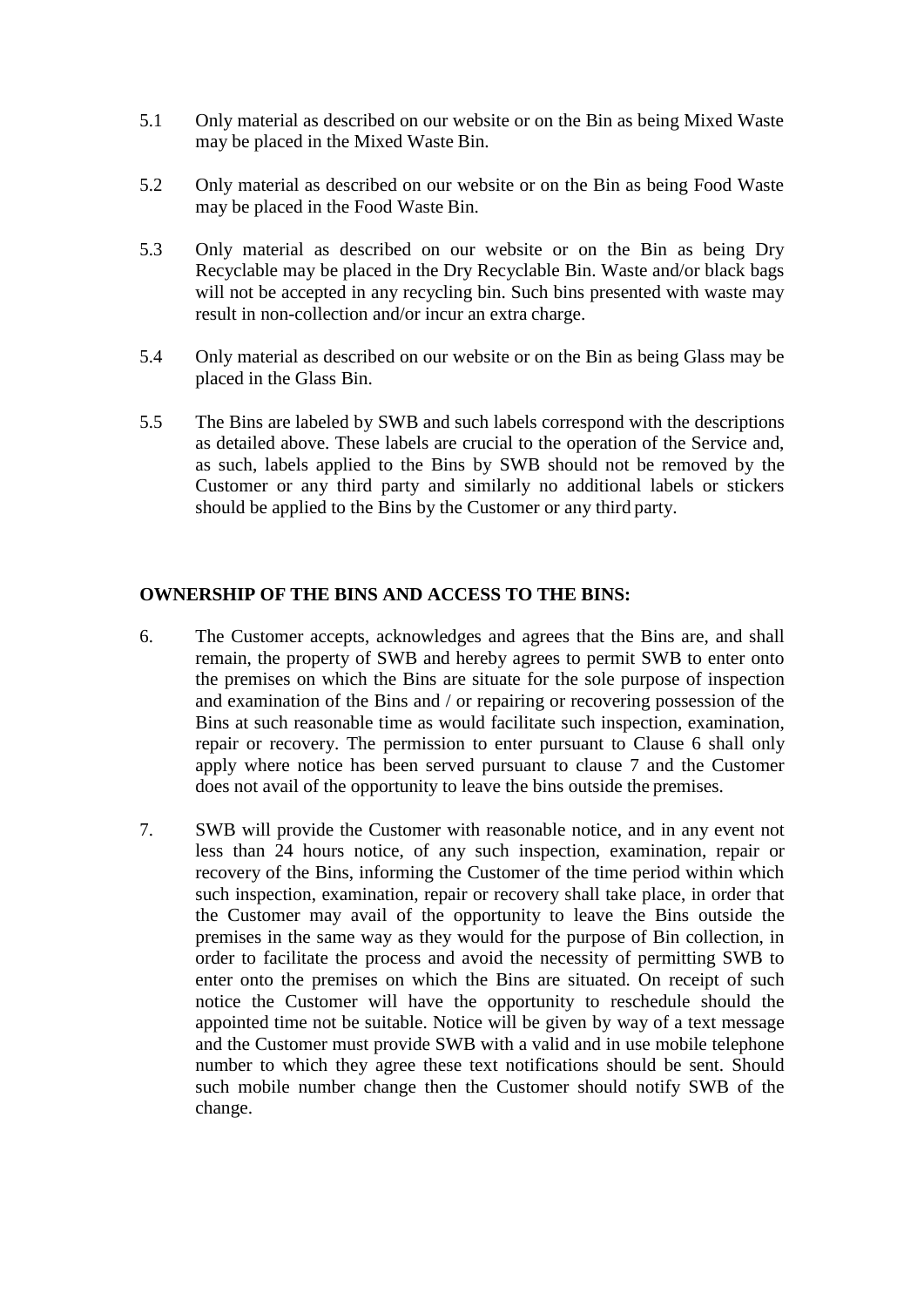# **COLLECTION SERVICE:**

- 8. The collection service will operate from Monday to Saturday on a fortnightly basis in accordance with the collection schedule as provided to the Customer on sign up.
- 9. SWB reserves the right to alter the collection schedule but will notify the Customer where reasonably practicable in advance.
- 9.1 SWB shall not be responsible for non-collection of Bins where the reason is out of its control e.g. Road Works, blocked roads, snow or ice etc. Where possible SWB will make alternative arrangements for collection but where this is not possible additional waste will be accepted and weighed on the next regular collection day.

#### **CHARGES / PAYMENT:**

- 10.1 The Customer will be notified by SWB of the charge that applies in respect of the Service. Payment of the charge will be made in advance by the Customer and the Customer will be notified of any renewal / payment date at least two weeks prior to the payment being due.
- 10.1.1 The Customer agrees to place their Mixed Waste Bin for collection at least 3 times in any 6 month or 6 times in any 12 month contract period. This is necessary to allow SWB provide the Customer with the most accurate pricing structure.
- 10.2 The Customer will be notified by SWB of the manner in which charges and rates shall apply to the Service from time to time.
- 10.3 The rates / charges chargeable in respect of the Service provided by SWB, will be reviewed periodically and the cost / rates / charges in respect of the Service to the Customer may change. Payment for the Service must be prepaid. Payment may be made by credit/debit/laser card, at your local post office, at Post Point outlets, Payzone outlets, online, at our offices or by phone.
- 10.4 SWB reserves the right to cease or suspend the Service in the event of nonpayment by the Customer.
- 10.5 In the event of termination of the contract, by either party, within the contract period, the Customer will be entitled to a refund of any unused element of the Service charge after the notice period but the Customer will be responsible for all unbilled weight related charges up until the date of termination. In the event of termination at the end of the contract period then the Customer will be responsible for all unbilled weight related charges up until the date of termination.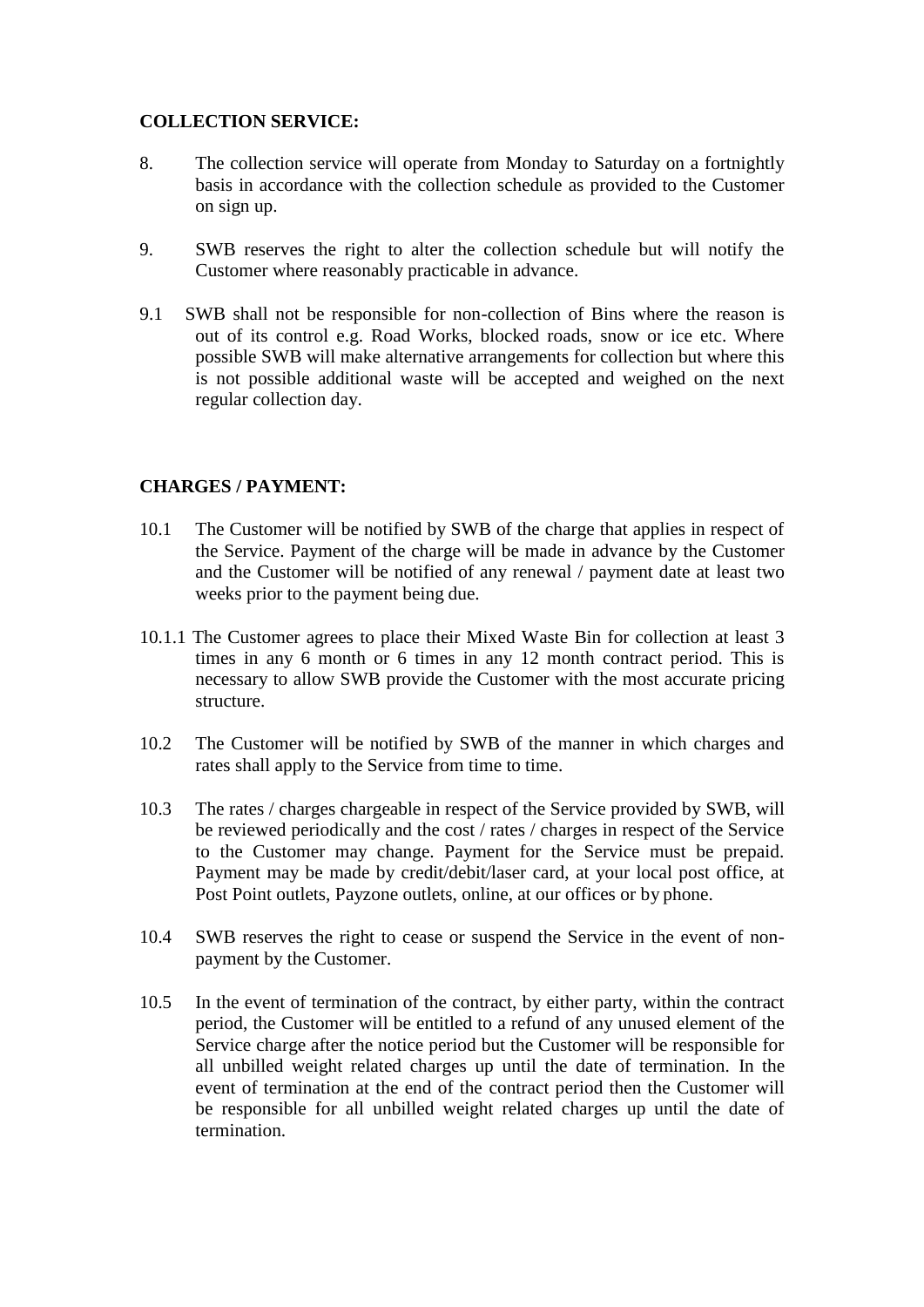- 10.6 Customers acknowledge and accept that SWB provides a pre-paid service and to ensure collection must have sufficient credit on their account three working days prior to their scheduled collection
- 10.8 Customers who pre pay SWB for the Service by utilisation of the Payzone system or in The Post Office may be charged an administration charge by SWB to cover the administration charge levied by Payzone or An Post. The Customer can avoid this administration charge by making payments of not less than €30 via Payzone or The Post Office.
- 10.9 SWB reserve the right to change pricing due to Government Levies and VAT increases, or when there is a material change in costs of disposal of recyclables or waste material. Customers will be notified before any of these changes occur where changes take place within the billing period.
- 10.10 In the event that SWB's weighing system fails while collecting customers bin(s), an average charge will be applied to the account
- 10.11 Minimum weight allocation of 4 kg may apply to bins that weigh less than 4 kg. Average bin weight is usually 25kg. To avoid minimum weight allocation, do not present your bin to be emptied until it is full or has over 4 kg of waste. Extra bin charges may apply to waste bins that weigh in excess of 650kg per year. Weight restrictions may apply to Bins presented with more than 55kg of weight resulting in non-collection.

#### **GENERAL:**

- 11.1 This contract and these terms and conditions shall apply for a period of 6 months and the Customer is deemed to be bound by these terms and conditions from the date of the first payment made by the Customer to SWB in respect of the provision of the Service, or part of the Service, or the commencement of provision of the Service to the Customer by SWB, whichever is the earlier.
- 11.2. These General Terms and Conditions and any further terms and conditions that apply to the contract between the Customer and SWB will be provided to the Customer in writing via our website or other means as may be used by SWB but in any event will be made available to the Customer and are at all times available on request, before the first payment is made by the Customer. The Customer has the right to cancel this contract within 7 working days of the first payment being made without any reason being given. If the Customer cancels within the 7 day cancellation period they will be entitled to a full refund of all sums paid to SWB and such refund will be made using the same payment method as used by the Customer. The Customer must inform SWB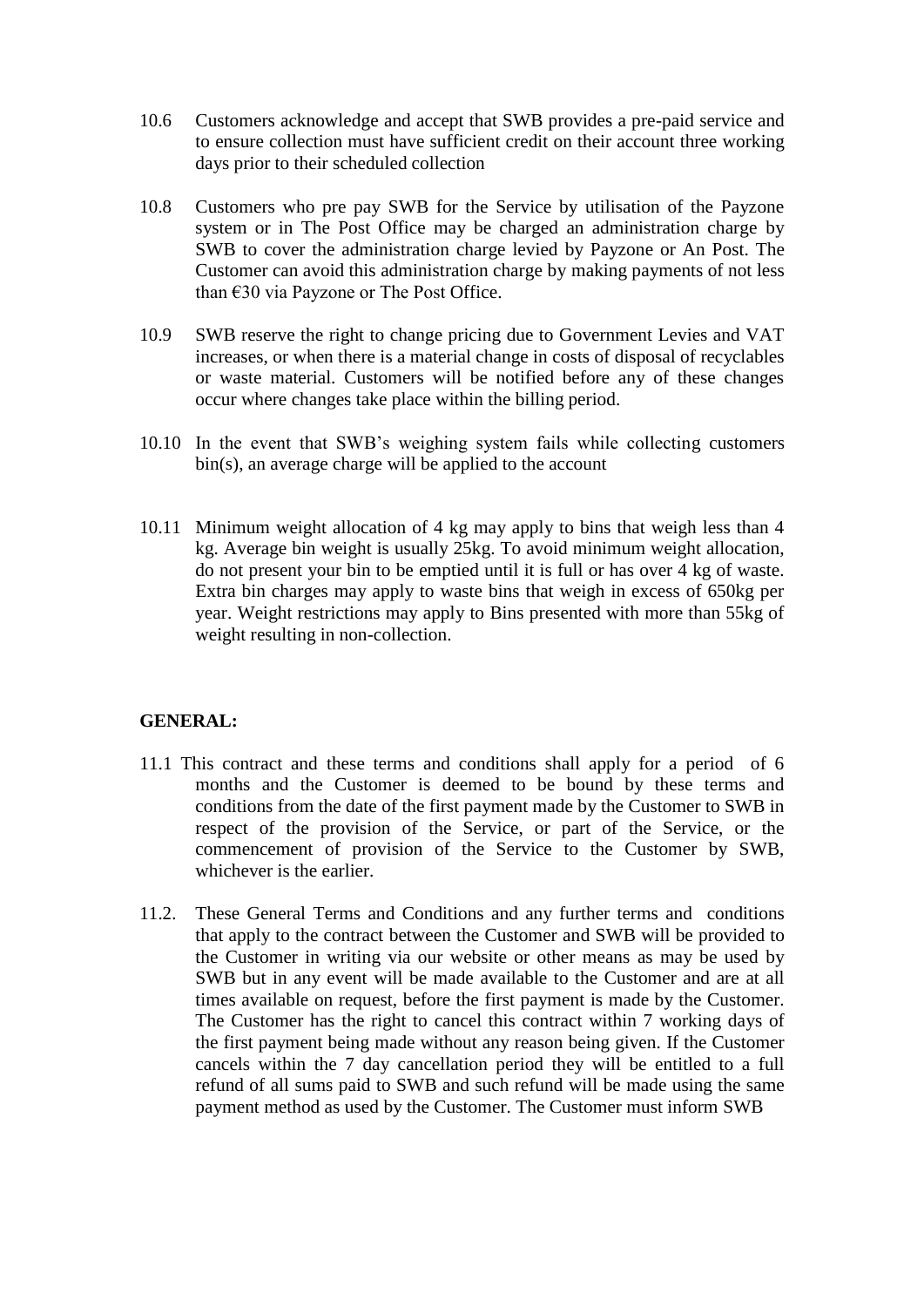that they wish to cancel in writing, either by post or email, and the written notification of the Customer's wish to cancel must contain the Customer's name, address and the account details of the account into which any refund is to be paid. If the bins have been delivered to the Customer by SWB then a Bin Recovery Charge shall apply and will be deducted from any monies held by SWB prior to their refund to the Customer.

- 11.2.1 The Customer agrees that only the Customer can cancel or terminate the contract with SWB and SWB will not accept notices of cancellation or termination from any other party.
- 11.2.2 The Customer agrees that they do not have the right of cancellation within the 7 day cancellation period if they agree that SWB should start providing the Service and SWB collects the Customer's Bins before the end of the 7 day period.
- 11.3 SWB may change or add to these terms and conditions from time to time. SWB will give the Customer at least one month's notice in writing of any changes to these Terms and Conditions. If the Customer wishes to cancel the contract because of the changes to these Terms and Conditions they can do so by giving SWB notice in writing, by post or email, at least 7 days before the changes come into effect (this right is subject to Clause 11.3.2). On cancellation the Customer will be entitled to a refund of their credit balance and no Bin Recovery Charge will apply. The written notification of the Customer's wish to cancel must contain the Customer's name, address and the account details of the account into which any refund is to be paid. SWB reserves the right to refund monies in the same manner as they were paid to SWB by the Customer.
- 11.3.1 The Customer agrees that if they do not give SWB written notice, by post or email, that they wish to cancel the contract at least 7 working days before the changes to these Terms and Conditions come into effect, that they agree to be bound by them.
- 11.3.2 The Customer agrees that any change to these terms and conditions necessitated by: (a) Act of the Oireachtas, (b) Government Regulation, or (c) European Regulation or Directive will not result in a right to cancel, as such changes are outside the control of SWB, and are universally applicable. While SWB will endeavor to give as much notice of any such changes as possible, one month's notice cannot be guaranteed as that is also a factor outside the control of SWB.
- 11.4 SWB may, from time to time, issue to the Customer separate Further Terms and Conditions in respect of the Service, and / or the cost of the Service. SWB will give the customer at least one month's notice in writing of any such Further Terms and Conditions. If the Customer wishes to cancel the contract because the Further Terms and Conditions result in a price that is too high compared to the price the Customer agreed to pay for the Service at the beginning of the contract, they can do so by giving SWB notice in writing, by post or email, at least 7 working days before the changes come into effect (this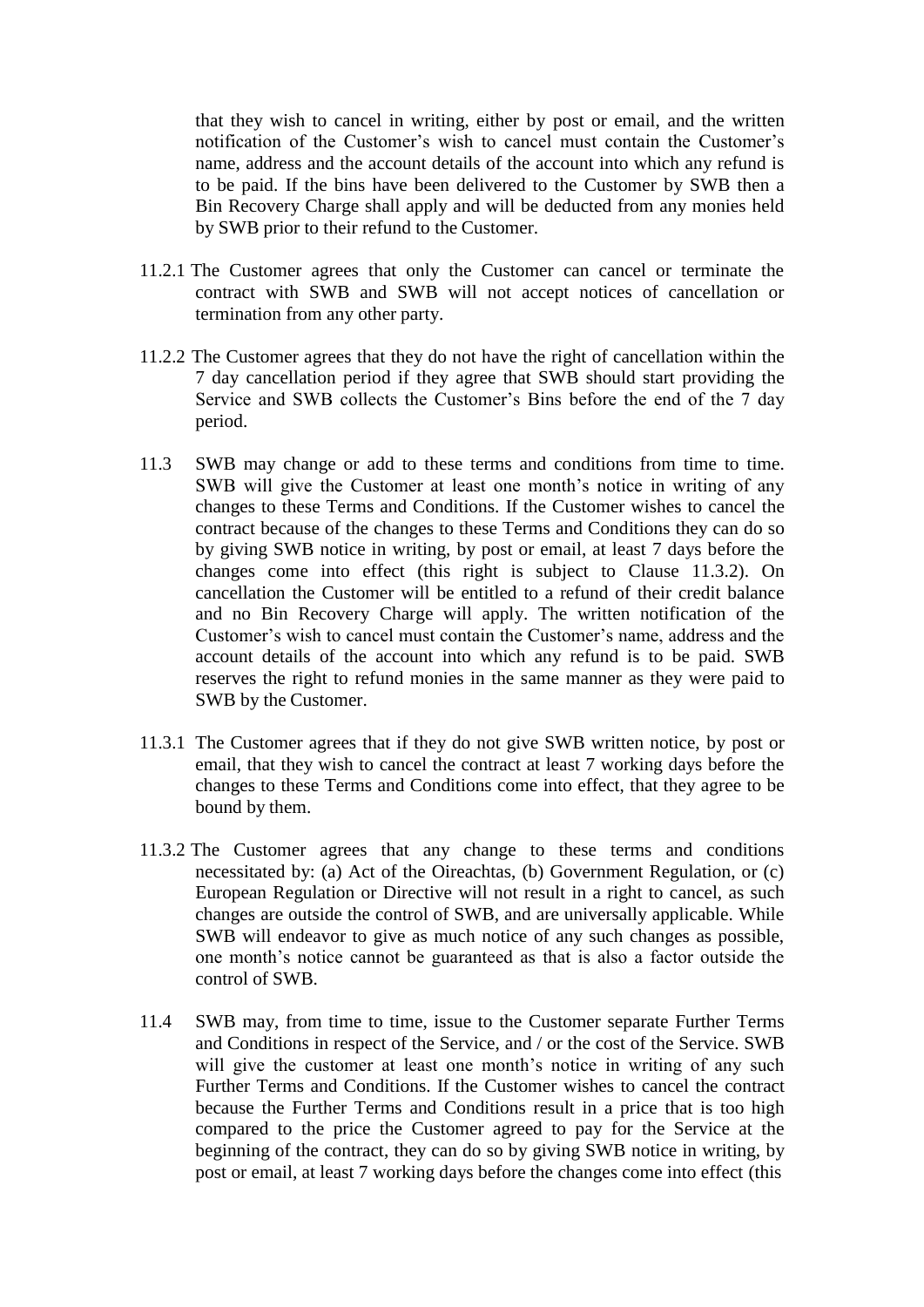right is subject to Clause 11.4.2). On cancellation the Customer will be entitled to a refund of their credit balance in the manner in which it was paid to SWB and no Bin Recovery Charge will apply. The written notification of the Customer's wish to cancel must contain the Customer's name, address and the account details of the account into which any refund is to be paid.

- 11.4.1 The Customer agrees that if they do not give SWB written notice, by post or email, that they wish to cancel the contract at least 7 working days before the further terms and conditions come into effect, they are agreeing to them.
- 11.4.2 The Customer agrees that any change to Further Terms and Conditions ("Plans") in respect of the cost of the Service which is necessitated by: (a) Government Levies; or, (b) VAT Increases, will not result in a right to cancel, as such changes are outside the control of SWB, and are universally applicable. While SWB will endeavor to give as much notice of any such changes as possible, one month's notice cannot be guaranteed as that is also a factor outside the control of SWB.
- 12. SWB will give the Customer reasonable written notice of the contract coming to an end. The Customer agrees that if they do not give SWB written notice that they wish the contract to come to an end, at least 7 working days before the end of the period, that the terms of the contract will continue to apply for a further contracted period. As SWB's terms and conditions may change between one contract period and the next, the Customer should ensure they are familiar with the terms and conditions as they pertain to the subsequent period. This is the Customer's responsibility at the end of each contract period.
- 13. SWB cannot be held responsible for any inconvenience arising from failure to provide the Service because of factors which could reasonably be considered to be outside the control of SWB, such as adverse weather conditions, adverse road conditions, unpredictable delays caused by traffic congestion, road works, diversions or mechanical breakdowns which are unexpected and could not have been prevented by the proper execution of a reasonable preventative maintenance program.
- 14. Any monies due and owing by the Customer to SWB which are overdue by more than 7 working days shall incur an interest charge of 12% per annum. This interest rate is based on overdraft rates and may vary from time to time.
- 15. Terms of Payment are as agreed between SWB and the customer at the time of commencement of the service but in any event shall be payment in advance of the provision of the Service. Should payment not be made in advance then SWB reserves the right to withdraw or suspend or terminate the service until the account is brought into line.
- 16. If an account is an Out of Service Account and a final collection of the waste in the associated Bins is attempted and such attempt is unsuccessful then SWB will not be obliged to make any further attempts to collect or provide service to such Out of Service Account until the account has been brought back into service by payment of the outstanding charges.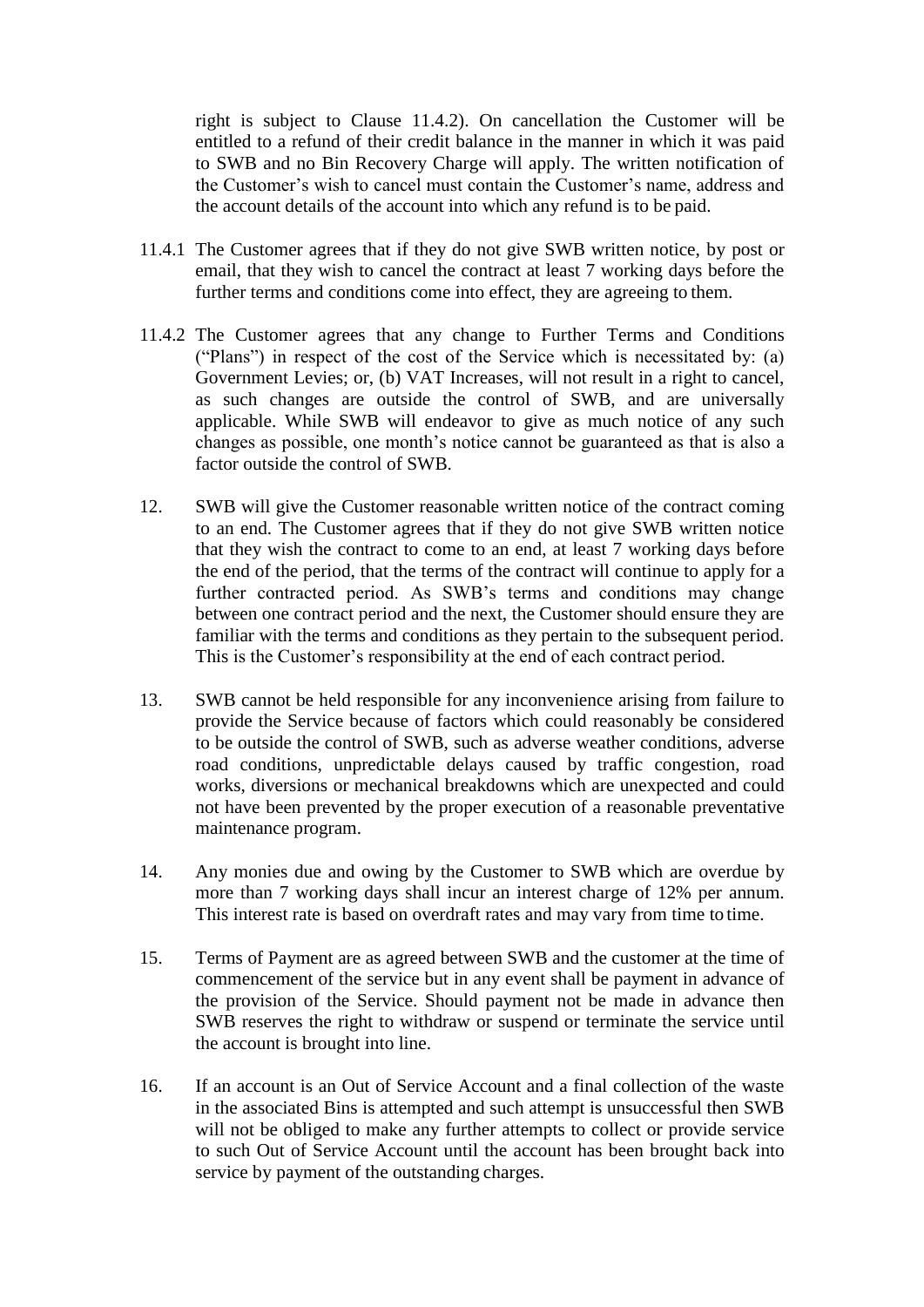- 17. If SWB damages a bin then SWB will be responsible for the repair or replacement of that bin. If the Customer, or a third party, is responsible for such damage then the Customer will be responsible for the cost of repair or replacement of the bin. The Customer will be charged in advance for such repair or replacement and SWB will not undertake the work until the charge is paid. SWB reserves the right not to provide the service to a Customer where their bins are damaged to an extent that would make them unsuitable or unsafe for use in the Service.
- 18. SWB reserves the right to record all telephone and other communications between it and its Customers. This may be for training, quality or employee/customer complaint uses.
- 19. Where a Customer is abusive to an employee of SWB to such an extent that SWB wish no longer to provide the Service to that Customer as a result, then SWB reserves the right to terminate the Contract and refund the Customer, in the manner in which the Customer paid, any Credit Balance it may have after deduction of the Bin Recovery and Account Termination Charge.
- 20. Skip Bags will only be collected by SWB after payment for their collection is made in advance. The Customer agrees that the Skip Bag will only be collected by SWB. Collection by any other waste operator is strictly prohibited.

# **TERMINATION:**

- 21. Either party can terminate this contract on 30 days' notice. Termination of the contract must be in writing; by post or email. The written notification of the Customer's wish to terminate must contain the Customer's name, address and the account details of the account they are cancelling.
- 22. On termination or cancellation of this contract, SWB reserves the right to take possession of the Bins and the Customer agrees to permit SWB to recover the Bins as per clauses 6 and 7 of these terms and conditions.
- 23.1 Termination of this contract, within the 6 month period, by the Customer, for any reason, other than total or partial non-performance of or inadequate performance of any if its contractual obligations by SWB (not caused by factors outside the control of SWB), within the 6 month period will result in a Bin Recovery and Account Termination Charge being charged to the Customer.
- 23.2 On termination of the contract by either party, if the Customer does not comply with clauses 6 and 7 and 22 to allow SWB to recover the Bins, a Bin Replacement and Attempted Recovery Charge will be charged to the Customer.